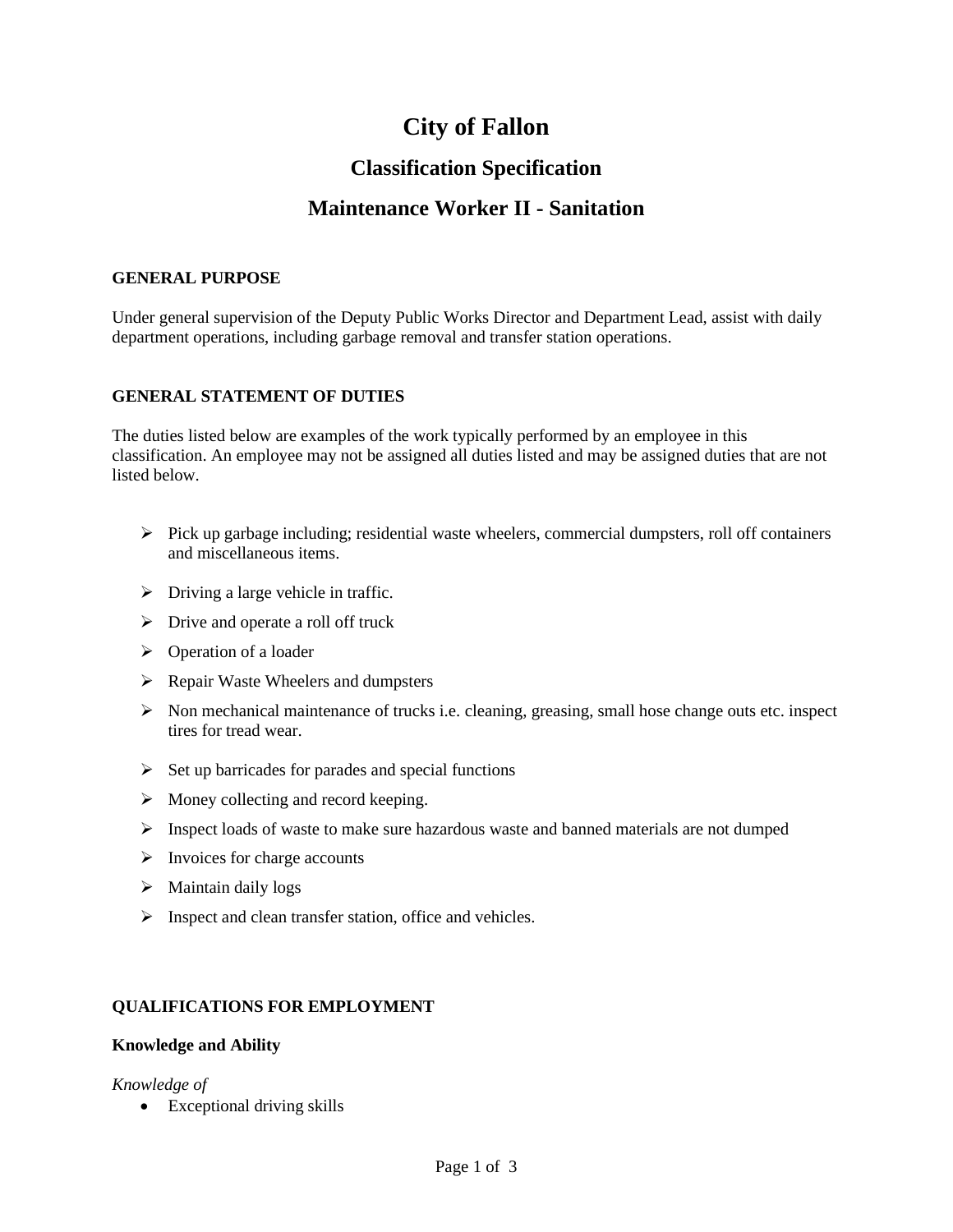- Working knowledge of operating garbage truck, roll off truck, haul truck, loader and other vehicles and equipment.
- Performs related work as assigned.

#### *Ability to*

- Interact with residents in a positive manner
- Complete multiple tasks
- Navigate larger vehicles on City streets and in traffic
- Apply general information and principles to specific situations
- Follow written and verbal instructions
- Record information on written logs
- Identify material and equipment needed to complete a task
- Learn and apply alternative methods for completing work
- Recognize and respond to changes in circumstances or events

#### **Experience and Training**

Any combination of experience and training that would provide the required knowledge, skills and abilities may be used to qualify for employment. A typical way to obtain the knowledge, skills and abilities is described below.

- Must have a CDL or be able to obtain one within 6 months.
- Maintain a positive attitude and work environment
- Must demonstrate the ability to work cooperatively and collaboratively as part of a team
- Organizational skills and ability to prioritize
- Good verbal and written communication skills
- Ability to multi-task under time constraints and work effectively as a team player
- Strong ability to self-motivate as well as take direction
- High school diploma or GED

#### **PHYSICAL AND PERCEPTUAL CAPABILITIES REQUIRED**

The physical and perceptual capabilities described here are representative of those that an employee typically must possess to successfully perform the essential functions of the job.

- Bend, stoop and kneel
- Pull or push objects such as containers weighing more than 50 pounds
- Periodically lift and carry objects weighing more than 50 pounds
- Perform repetitive hand motions
- Perform repetitive motions with feet
- Repeatedly stand up and sit down
- Stand for long, uninterrupted periods

#### **WORKING CONDITIONS**

Work is typically performed under the following conditions.